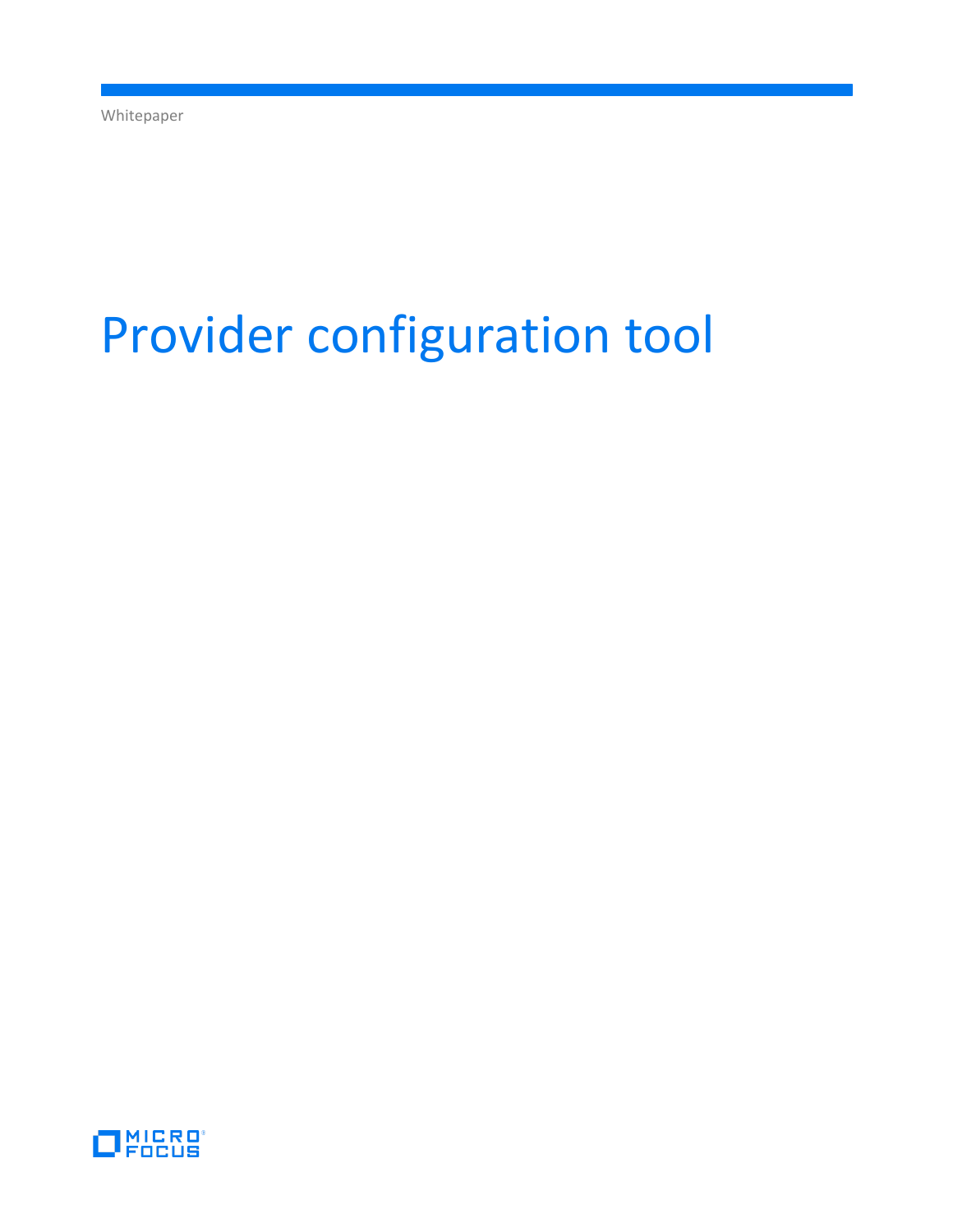# **Contents**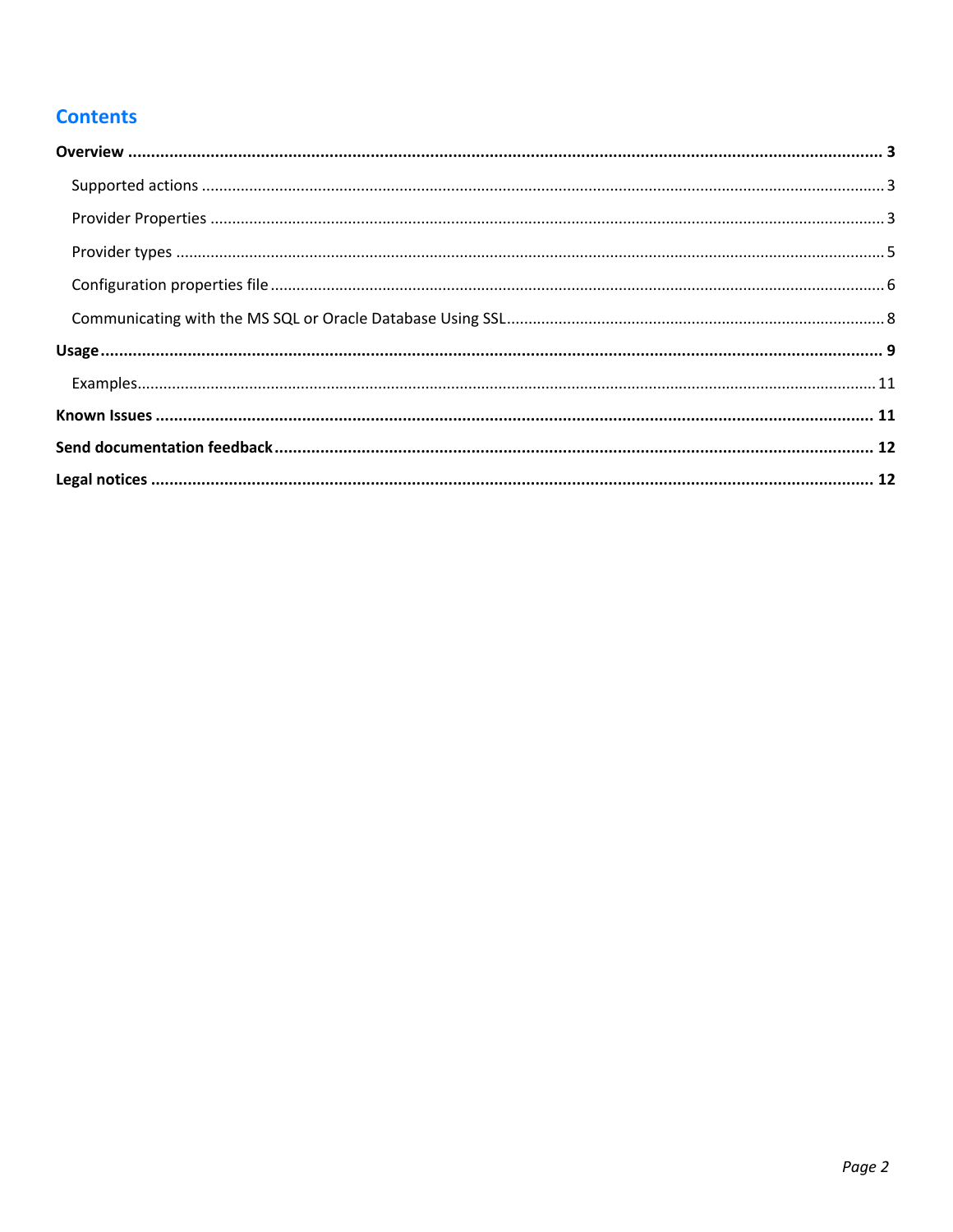# <span id="page-2-0"></span>**Overview**

HPE Cloud Service Automation (CSA) allows for the management of service providers using the Cloud Service Management Console or via the command line using the CSA Provider Configuration Tool. Providers are management platforms that offer centralized control over the infrastructure and resources used in a cloud computing environment. For example, a provider such as Matrix Operating Environment infrastructure orchestration can deploy virtual machines, while a provider such as SiteScope can monitor applications.

The CSA Provider Configuration Tool is a command line interface for reading (viewing), creating, updating and deleting providers and is described in this document. See the Cloud Services Automation Management Console Help for more information on that provider configuration interface.

## <span id="page-2-1"></span>**Supported actions**

The following actions are supported by the Provider Configuration Tool:

| <b>Action</b> | <b>Description</b>                                                                                                                                                                                                                                                                                |
|---------------|---------------------------------------------------------------------------------------------------------------------------------------------------------------------------------------------------------------------------------------------------------------------------------------------------|
| Read          | To read or view the list of providers: This action creates a file (provider out.xml) containing XML of<br>provider properties for all providers. The -t (--type) sub-option limits the list to include only<br>providers associated with a specific provider type                                 |
| Create        | To create one or more new providers: This action requires an input file containing XML of the<br>provider's properties. An easy way to create this file is to generate a sample provider input file and<br>modify the XML content in the file to reflect the information for the new provider(s). |
| Update        | To update one or more providers from the existing list: This action requires an input file containing<br>XML of the provider's properties. Use the Read option with -t, to create this input file. Modify the<br>XML content in the file to keep only the ones to be updated.                     |
|               | Note: The update action overwrites existing information for all providers included in this input file.<br>Important: Before updating an OpenStack provider, see the known issue.                                                                                                                  |
| Delete        | To delete one or more providers: This action requires an input file containing XML of the provider's<br>properties. Use the Read option with -t, to create this input file. Modify the XML content in the file<br>to keep only the ones to be deleted.                                            |
| Generate      | To generate the sample config.properties and provider.xml files.                                                                                                                                                                                                                                  |

By default, all actions except Generate use the configuration (config.properties) and provider input XML (provider.xml) files available in the working directory. To use a different config.properties file use -c sub-option, and to use a different provider.xml file use -p sub option.

## <span id="page-2-2"></span>**Provider Properties**

The following table describes the properties associated with a provider.

*Table 1. Provider Properties*

| Sub-item<br>Item | <b>Description</b> |
|------------------|--------------------|
|------------------|--------------------|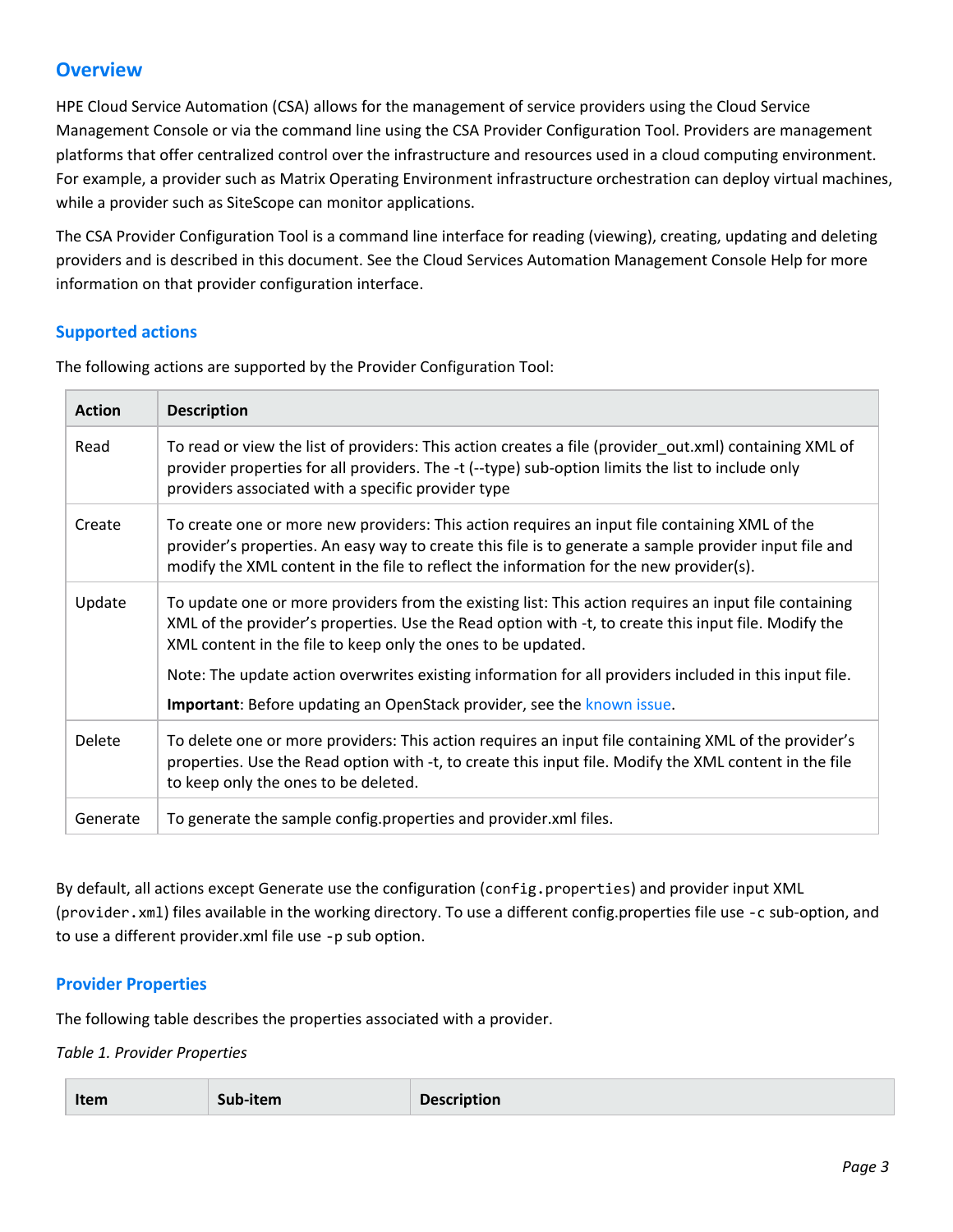| provider     | availability         | The availability value determines whether the provider will be<br>selected when provisioning a new service. The availability is either<br>true or false. When false, the provider will not be selected when<br>provisioning new services. Disabling a provider will have no effect<br>on existing services that are using that provider.<br>This field is not available when you initially create a provider, but<br>after the provider is created you can edit its properties to change<br>its availability. When a provider is created, the availability is set to<br>false by default. |
|--------------|----------------------|-------------------------------------------------------------------------------------------------------------------------------------------------------------------------------------------------------------------------------------------------------------------------------------------------------------------------------------------------------------------------------------------------------------------------------------------------------------------------------------------------------------------------------------------------------------------------------------------|
|              | password             | The password for the specified Service Access Point.                                                                                                                                                                                                                                                                                                                                                                                                                                                                                                                                      |
|              | user                 | The user ID for the specified Service Access Point.                                                                                                                                                                                                                                                                                                                                                                                                                                                                                                                                       |
|              | url                  | The user specified Service Access Point URL for connecting to the<br>provider.                                                                                                                                                                                                                                                                                                                                                                                                                                                                                                            |
|              | description          | The user specified description for the provider.                                                                                                                                                                                                                                                                                                                                                                                                                                                                                                                                          |
|              | displayName          | The user specified name for the provider.                                                                                                                                                                                                                                                                                                                                                                                                                                                                                                                                                 |
|              | type                 | The type selected for this provider. Note that the type cannot be<br>changed after a provider is created.                                                                                                                                                                                                                                                                                                                                                                                                                                                                                 |
| properties   |                      | List of any user-defined properties associated with this provider.                                                                                                                                                                                                                                                                                                                                                                                                                                                                                                                        |
|              | property description | The description provided for the property.                                                                                                                                                                                                                                                                                                                                                                                                                                                                                                                                                |
|              | displayName          | The display name provided for the property.                                                                                                                                                                                                                                                                                                                                                                                                                                                                                                                                               |
|              | type                 | The type associated with the value field for this property. Valid<br>type values are Boolean, Integer, and String.                                                                                                                                                                                                                                                                                                                                                                                                                                                                        |
|              | value                | The value provided for this property.                                                                                                                                                                                                                                                                                                                                                                                                                                                                                                                                                     |
|              | name                 | The name provided for the property.                                                                                                                                                                                                                                                                                                                                                                                                                                                                                                                                                       |
| environments |                      | List of any environments that is associated with this provider.                                                                                                                                                                                                                                                                                                                                                                                                                                                                                                                           |
|              | environment name     | The name of the environment that is associated with this provider.                                                                                                                                                                                                                                                                                                                                                                                                                                                                                                                        |

#### **Sample Provider XML**

```
<?xml version="1.0" encoding="UTF-8"?>
<providers>
<provider availability="true" password="ENC(UUV/PSwS9If1NURGsObYPQ==)" user="admin" 
url="http://localhost:5000" description="OpenStack Provider" displayName="OpenStack" 
type="OPENSTACK">
<properties>
<property description="This property has been automatically created." displayName="domain" 
type="STRING" value="default" name="domain"/>
<property description="This property has been automatically created." displayName="project" 
type="STRING" value="admin" name="project"/>
```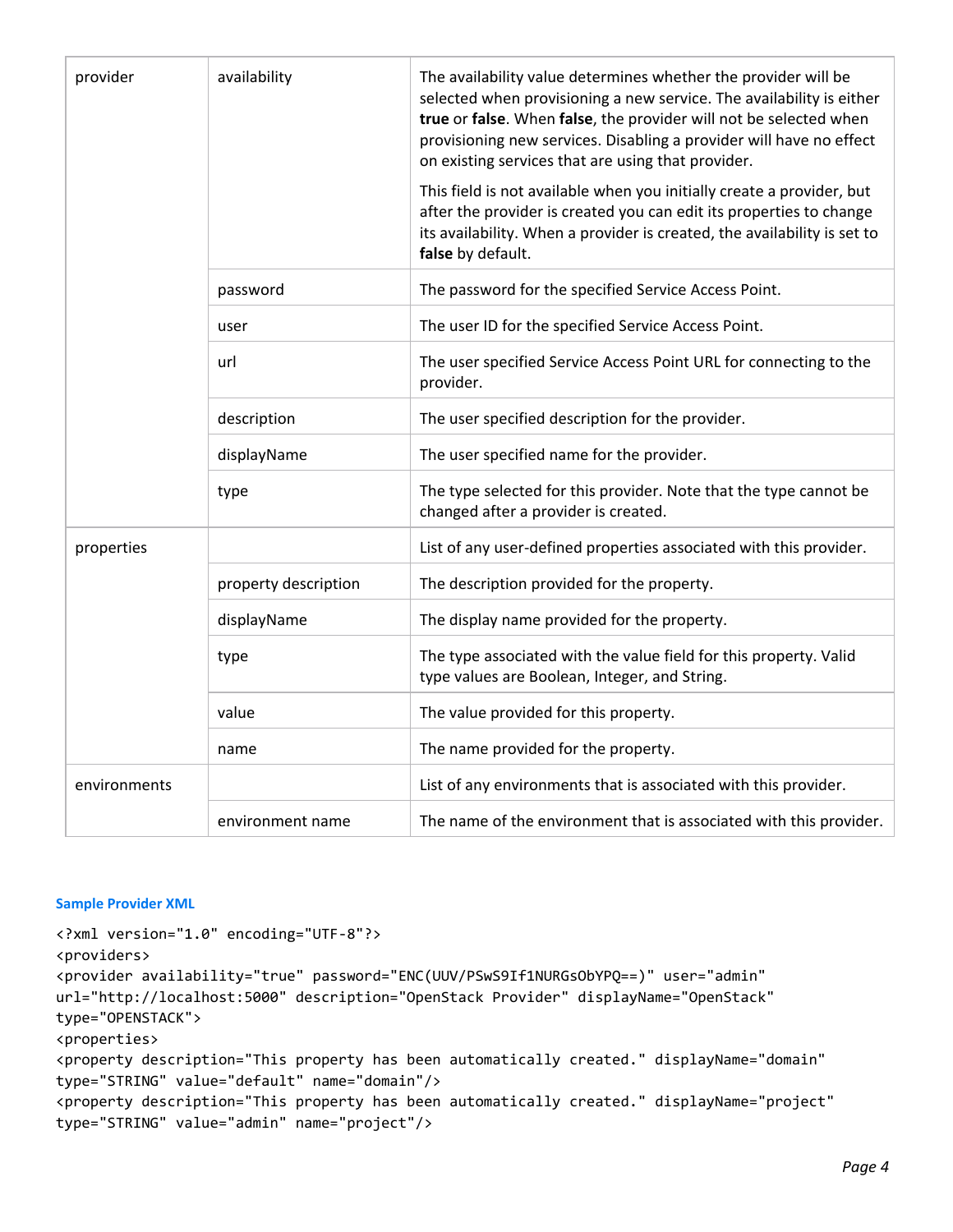```
<property description="This property has been automatically created." 
displayName="useDomainScopedTokenForTransportUser" type="BOOLEAN" value="false" 
name="useDomainScopedTokenForTransportUser"/>
</properties>
</provider>
</providers>
```
## <span id="page-4-0"></span>**Provider types**

A provider type allows you to classify providers for improved filtering and identification. CSA includes some pre-defined, out-of-the-box provider types (listed below), and these are the types supported by the CSA Provider Configuration Tool. Each instance of a provider can have a single provider type, and each instance of a resource offering can also have a single provider type. In addition, resource offerings can be associated only with providers that share the same provider type.

| Provider                               | Internal name to use in command line |
|----------------------------------------|--------------------------------------|
| Amazon AWS                             | AMAZON_EC2                           |
| Chef                                   | <b>CHEF</b>                          |
| Database and Middleware<br>Automation  | HP_DMA                               |
| CloudSystem 8.x                        | HP_CLOUDOS                           |
| <b>Helion Public Cloud</b>             | HP_HELION_PUBLIC_CLOUD               |
| Insight Control server<br>provisioning | HP_ICSP                              |
| <b>Matrix Operating</b><br>Environment | HP_MOE                               |
| <b>Network Automation</b>              | HP_NETWORK_AUTOMATION                |
| OneView                                | HP_ONEVIEW                           |
| Server Automation                      | HP_SA                                |
| SiteScope                              | HP_SITESCOPE                         |
| <b>UCMDB</b>                           | HP_UCMDB                             |
| OpenStack                              | <b>OPENSTACK</b>                     |
| Puppet                                 | <b>PUPPET</b>                        |
| <b>VMware vCenter</b>                  | <b>VMWARE VCENTER</b>                |

*Table 2. Provider types*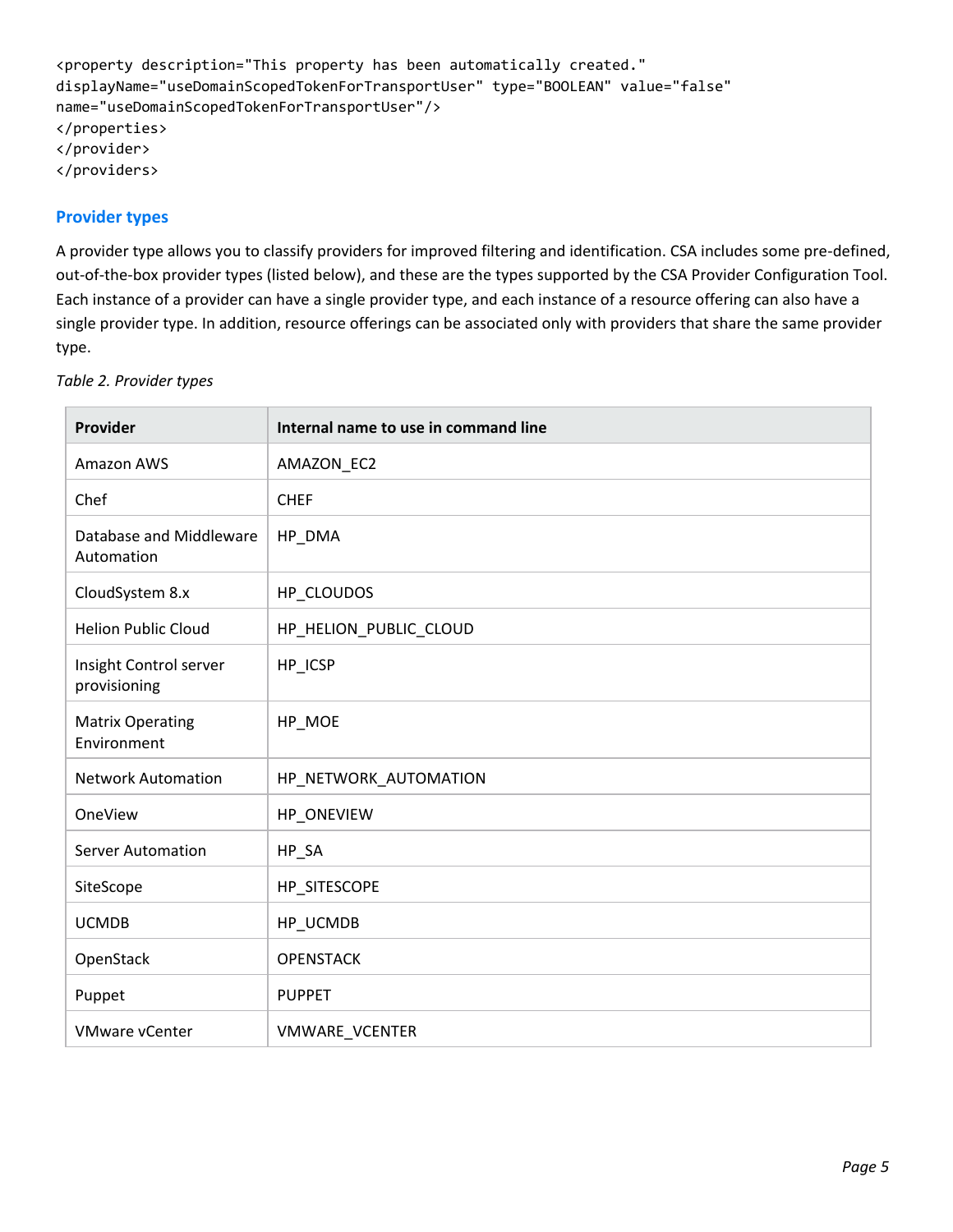## <span id="page-5-0"></span>**Configuration properties file**

The CSA Provider Configuration Tool is installed during CSA product installation and is located at **<CSA installation folder>\Tools\ProviderTool**. The config.properties configuration file must be in the same folder as the Provider Tool (provider-tool.jar). By default, the configuration property filename is config.properties. To use any other filename, use the -c option with the name of the file.

To generate sample configuration files, run the following command:

java –jar provider-tool.jar –g

The following sample files are generated:

- Provider XML input file: provider.xml
- Configuration property file for MS SQL: config.properties.mssql
- Configuration property file for Oracle: config.properties.oracle
- Configuration property file for PostgreSQL: config.properties.postgresql

#### **Configuration Properties File Parameters**

The sample configuration files that are not needed by the database-in-use can be deleted. For example, if you are using a Microsoft SQL Server database, retain the MS SQL configuration file and rename it to config.properties, the default filename used by the tool, or any other name of your choice. Delete the Oracle and PostgreSQL configuration files.

The following table lists the parameters listed in the configuration file.

*Table 3. Parameters in config.properties file*

| Provider             | Internal name to use in command line                                                                                                                                                                                                                                                                                                                                                                                                                                                                                                                                                                                                     |  |
|----------------------|------------------------------------------------------------------------------------------------------------------------------------------------------------------------------------------------------------------------------------------------------------------------------------------------------------------------------------------------------------------------------------------------------------------------------------------------------------------------------------------------------------------------------------------------------------------------------------------------------------------------------------------|--|
| jdbc.driverClassName | The database driver class. Do not change this value.                                                                                                                                                                                                                                                                                                                                                                                                                                                                                                                                                                                     |  |
| jdbc.dialect         | The database dialect. Do not change this value.                                                                                                                                                                                                                                                                                                                                                                                                                                                                                                                                                                                          |  |
| jdbc.databaseUrl     | When specifying an IPv6 address, it must be enclosed in square brackets.<br>Examples:<br>Oracle (SSL not enabled):<br>jdbc.databaseUrl=jdbc:oracle:thin:@//127.0.0.1:1521/XE<br>Oracle (SSL not enabled, using an IPv6 address):<br>jdbc.databaseUrl=jdbc:oracle:thin:@ [f000:253c::9c10:b4b4]:1521:XE<br>Oracle (SSL enabled, CSA checks the database DN):<br>jdbc.databaseUrl=jdbc:oracle:thin:@(DESCRIPTION =(ADDRESS LIST =<br>$(ADDRESS = (PROTOCOL = TCPS)(HOST = <>host>)(PORT = 1521)))$<br>$(CONNECT DATA = (SERVICE NAME = ORCL))$<br>(SECURITY=(SSL SERVER CERT DN =<br>"CCN=abc,OU=dbserver,O=xyz,L=Sunnyvale,ST=CA,C=US"))) |  |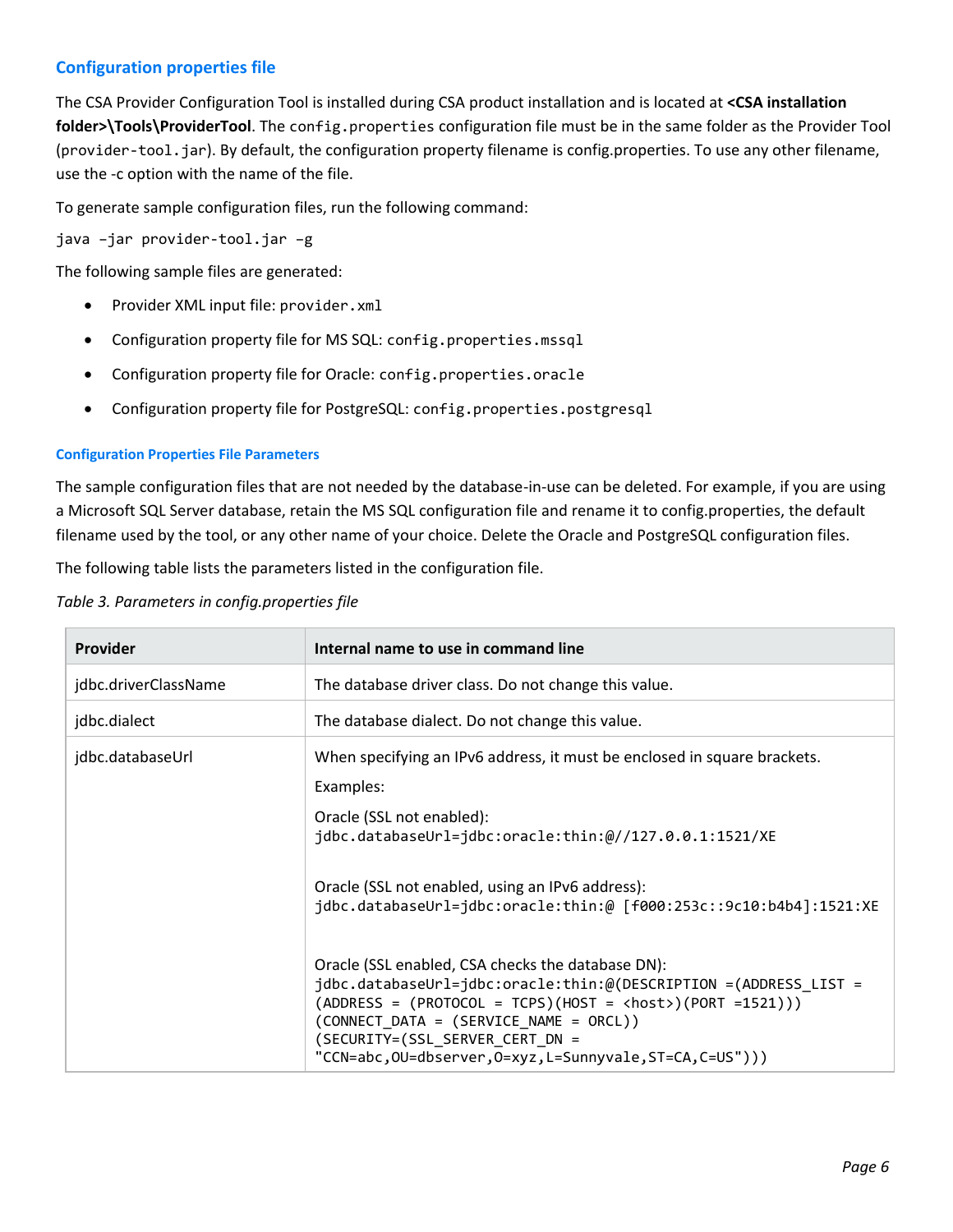|                             | where, <host> is the name of the system where Oracle database server is<br/>installed, and the values for SSL_SERVER_CERT_DN are for the DN of the Oracle<br/>database server.</host> |
|-----------------------------|---------------------------------------------------------------------------------------------------------------------------------------------------------------------------------------|
|                             | MS SQL (SSL not enabled):<br>jdbc.databaseUrl=jdbc:jtds:sqlserver://127.0.0.1:1433/example;ssl=<br>request                                                                            |
|                             | MS SQL (SSL not enabled, using an IPv6 address):<br>jdbc.databaseUrl=jdbc:jtds:sqlserver://[::1]:1433/example;ssl=requ<br>est                                                         |
|                             | MS SQL (SSL enabled):<br>jdbc.databaseUrl=jdbc:jtds:sqlserver://127.0.0.1:1433/example;ssl=<br>authenticate                                                                           |
|                             | MS SQL (FIPS 140-2 compliant):<br>jdbc.databaseUrl=jdbc:jtds:sqlserver://127.0.0.1:1433/example;ssl=<br>authenticate                                                                  |
|                             | PostgreSQL:                                                                                                                                                                           |
|                             | jdbc.databaseUrl=jdbc:postgresql://127.0.0.1:5432/csadb                                                                                                                               |
| jdbc.username               | User name for database.                                                                                                                                                               |
| jdbc.password               | Encrypted password for database (If entered as plain text, will be encrypted.)                                                                                                        |
| idm.protocol                | The default value is https.                                                                                                                                                           |
| idm.hostname                | The fully qualified domain name of the current system.                                                                                                                                |
| idm.port                    | The port number where CSA is running. The default value is 8444.                                                                                                                      |
| idm.servicePath             | The default value is idm-service.                                                                                                                                                     |
| idm.integrationAcctUserName | The user account used to integrate CSA and IDM.                                                                                                                                       |
| idm.integrationAcctPassword | The encrypted password used for the IDM integration in CSA.                                                                                                                           |

### **Sample config.properties file**

PostgreSQL config.properties example:

jdbc.driverClassName=org.postgresql.Driver jdbc.dialect=org.hibernate.dialect.PostgreSQLDialect jdbc.databaseUrl=jdbc:postgresql://127.0.0.1:5432/csadb jdbc.username=csa jdbc.password=ENC(UUV/PSwS9If1NURGsObYPQ==)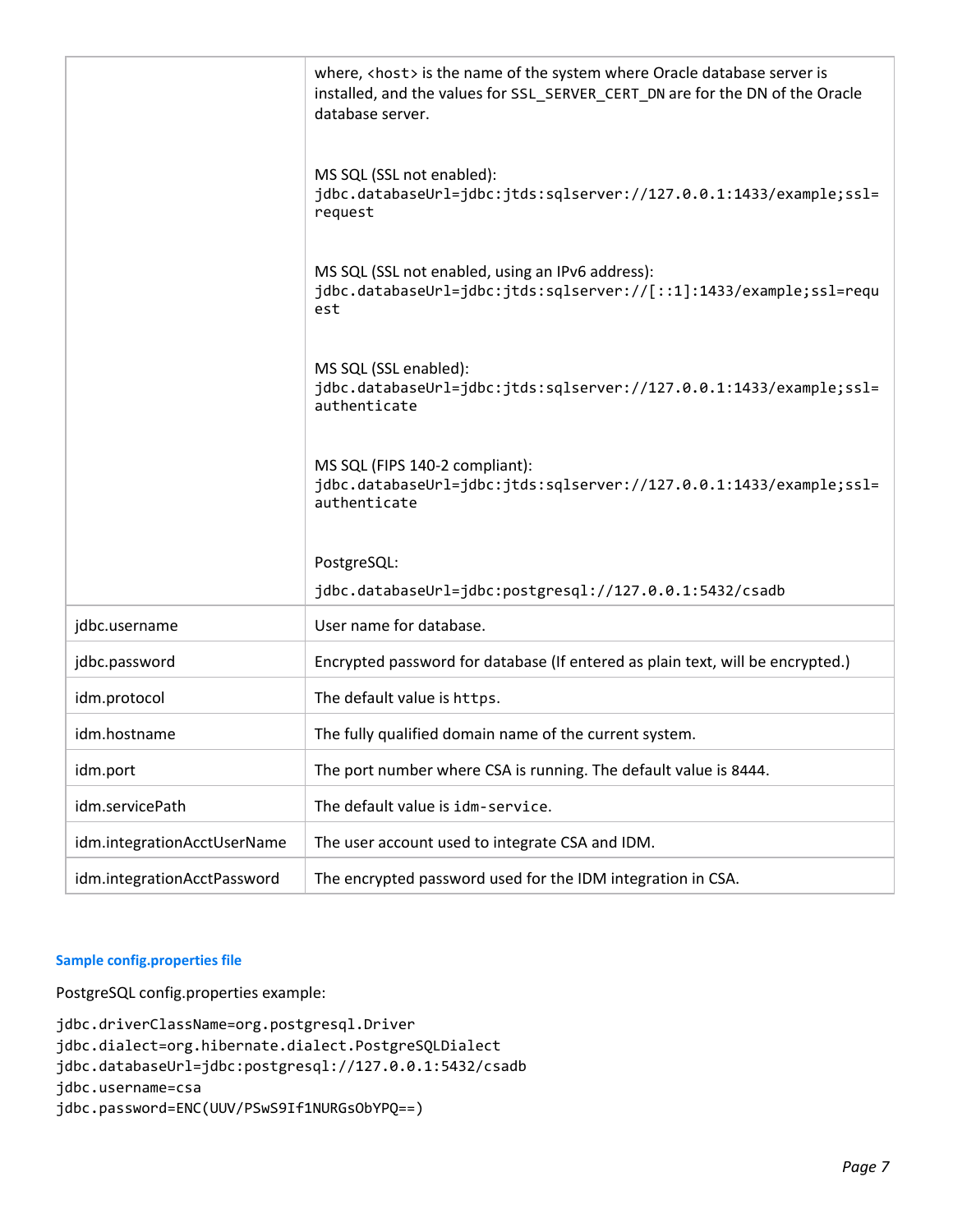idm.protocol=https idm.hostname=localhost idm.port=8444 idm.servicePath=idm-service idm.integrationAcctUserName=idmTransportUser idm.integrationAcctPassword=ENC(AR3r0wcMNgOVZ/cFv//Y60r1pYQ9BshH/mSb6VSaVj8=)

Oracle config.properties example:

jdbc.driverClassName=oracle.jdbc.driver.OracleDriver jdbc.dialect=org.hibernate.dialect.OracleDialect jdbc.databaseUrl=jdbc:oracle:thin:@//127.0.0.1:1521/XE jdbc.username=csa jdbc.password=ENC(UUV/PSwS9If1NURGsObYPQ==) idm.protocol=https idm.hostname=localhost idm.port=8444 idm.servicePath=idm-service idm.integrationAcctUserName=idmTransportUser idm.integrationAcctPassword=ENC(AR3r0wcMNgOVZ/cFv//Y60r1pYQ9BshH/mSb6VSaVj8=)

MSSQL Server config.properties example:

jdbc.driverClassName=net.sourceforge.jtds.jdbc.Driver jdbc.dialect=org.hibernate.dialect.SQLServerDialect jdbc.databaseUrl=jdbc:jtds:sqlserver://127.0.0.1:1433/csa jdbc.username=csa jdbc.password=ENC(UUV/PSwS9If1NURGsObYPQ==) idm.protocol=https idm.hostname=localhost idm.port=8444 idm.servicePath=idm-service idm.integrationAcctUserName=idmTransportUser idm.integrationAcctPassword=ENC(AR3r0wcMNgOVZ/cFv//Y60r1pYQ9BshH/mSb6VSaVj8=)

# <span id="page-7-0"></span>**Communicating with the MS SQL or Oracle Database Using SSL**

If SSL is enabled between CSA and MS SQL or the Oracle database, the URL property in the database properties file must be configured correctly, and additional command line options might be required when using an Oracle database.

| <b>Configuration options</b>                                                  | <b>Command line option(s)</b>                                                                                                                                                                                                                                                                                                                                                                                             | jdbc.databaseUrl value                                                                                                                                                                    |
|-------------------------------------------------------------------------------|---------------------------------------------------------------------------------------------------------------------------------------------------------------------------------------------------------------------------------------------------------------------------------------------------------------------------------------------------------------------------------------------------------------------------|-------------------------------------------------------------------------------------------------------------------------------------------------------------------------------------------|
| Oracle                                                                        |                                                                                                                                                                                                                                                                                                                                                                                                                           |                                                                                                                                                                                           |
| CSA does not check<br>the database DN,<br>client authentication<br>is enabled | -Djavax.net.ssl.keyStore=<br>" <certificate file="" key="">"<br/>-Djavax.net.ssl.keyStorePassword=<br/><certificate_key_file_password><br/>-Djavax.net.ssl.keyStoreType=<br/><certificate file="" key="" type=""><br/>where.<br/><certificate_key_file> is the same keystore<br/>file defined by the certificate-key-file attribute in</certificate_key_file></certificate></certificate_key_file_password></certificate> | jdbc:oracle:thin:@(DESCRIPTION<br>=(ADDRESS LIST=(ADDRESS=(PROTO<br>$COL = TCPS)(HOST =$<br>$\langle host \rangle$ (PORT = 1521)))<br>(CONNECT DATA = (SERVICE NAME =<br>ORCL))<br>where, |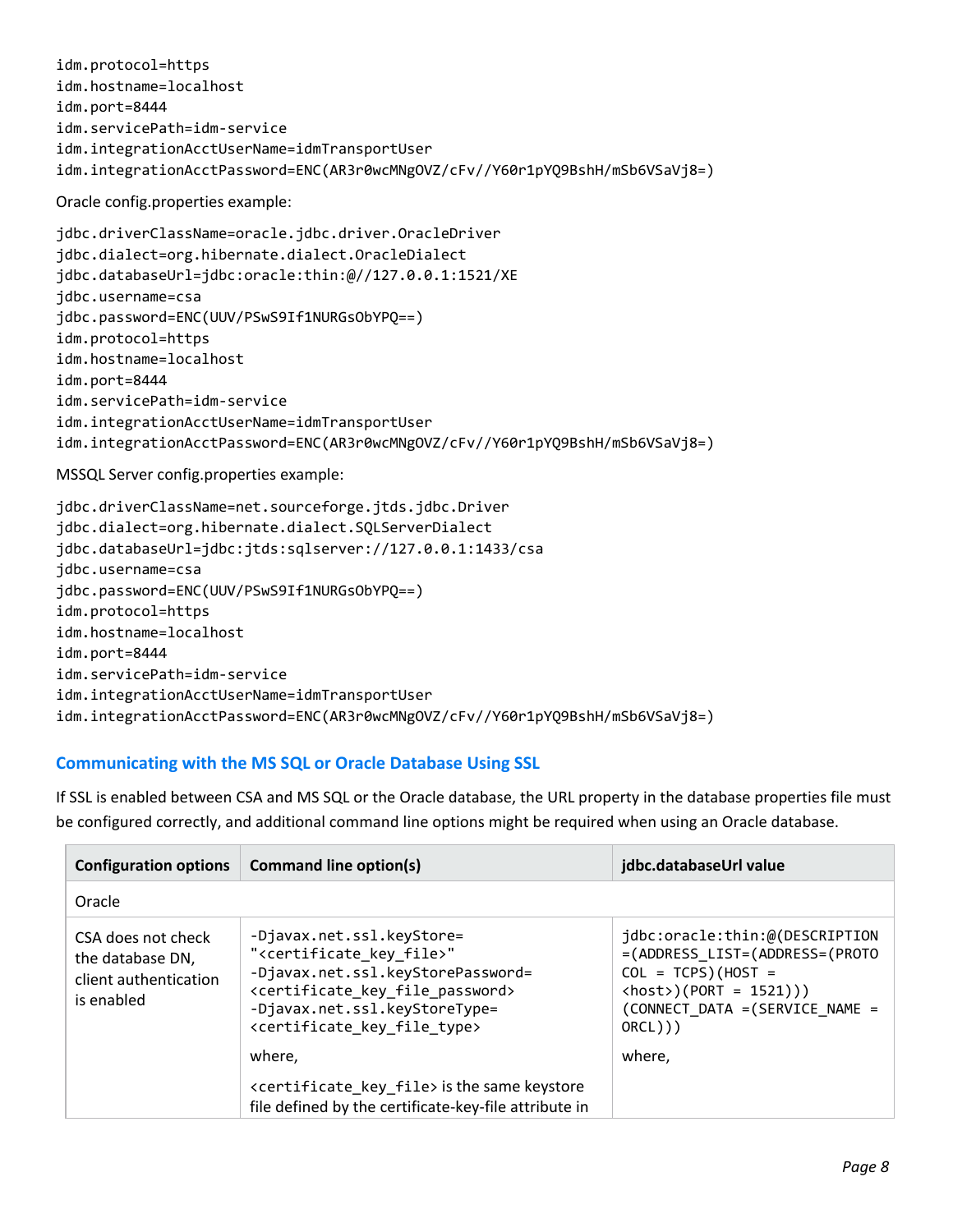|                                                                                   | the SSL element of the %CSA HOME%\jboss-as-<br>7.1.1.Final\standalone\configuration\stan<br>dalone.xml file.<br><certificate_key_file_password> is the<br/>password to the keystore file<br/><certificate_key_file_type> is the keystore<br/>type (for example, JKS or PKCS12)</certificate_key_file_type></certificate_key_file_password> | <host> is the name of the system<br/>where Oracle database server is<br/>installed.</host>                                                                                                                                                                                                     |
|-----------------------------------------------------------------------------------|--------------------------------------------------------------------------------------------------------------------------------------------------------------------------------------------------------------------------------------------------------------------------------------------------------------------------------------------|------------------------------------------------------------------------------------------------------------------------------------------------------------------------------------------------------------------------------------------------------------------------------------------------|
| CSA does not check<br>the database DN,<br>client authentication<br>is NOT enabled | <b>None</b>                                                                                                                                                                                                                                                                                                                                | jdbc:oracle:thin:@(DESCRIPTION<br>=(ADDRESS_LIST=(ADDRESS=(PROTO<br>$COL = TCPS)(HOST =$<br>$\langle host \rangle$ (PORT = 1521)))<br>(CONNECT_DATA = (SERVICE_NAME =<br>ORCL))<br>where,<br><host> is the name of the system on<br/>which the Oracle database server is<br/>installed.</host> |
| MS SQL                                                                            |                                                                                                                                                                                                                                                                                                                                            |                                                                                                                                                                                                                                                                                                |
| SSL is enabled                                                                    | None                                                                                                                                                                                                                                                                                                                                       | jdbc:jtds:sqlserver://127.0.0.<br>1:1433/example;ssl=authenticat<br>e                                                                                                                                                                                                                          |

# <span id="page-8-0"></span>**Usage**

The usage and command options are explained in detail below.

Usage:

- java -jar provider-tool.jar -a <create|read|update|delete> [-c <configuration properties file name>] [-p <provider configuration XML file>] [-v] [-t <provider type>]
- java –jar provider-tool.jar –h
- java –jar provider-tool.jar –g

where,

```
-a,--action <action type>
              Type of action to perform: create, read, update, or delete
```
-c,--config <config property file> Configuration property file name

-g,--generate

Generate a sample configuration properties file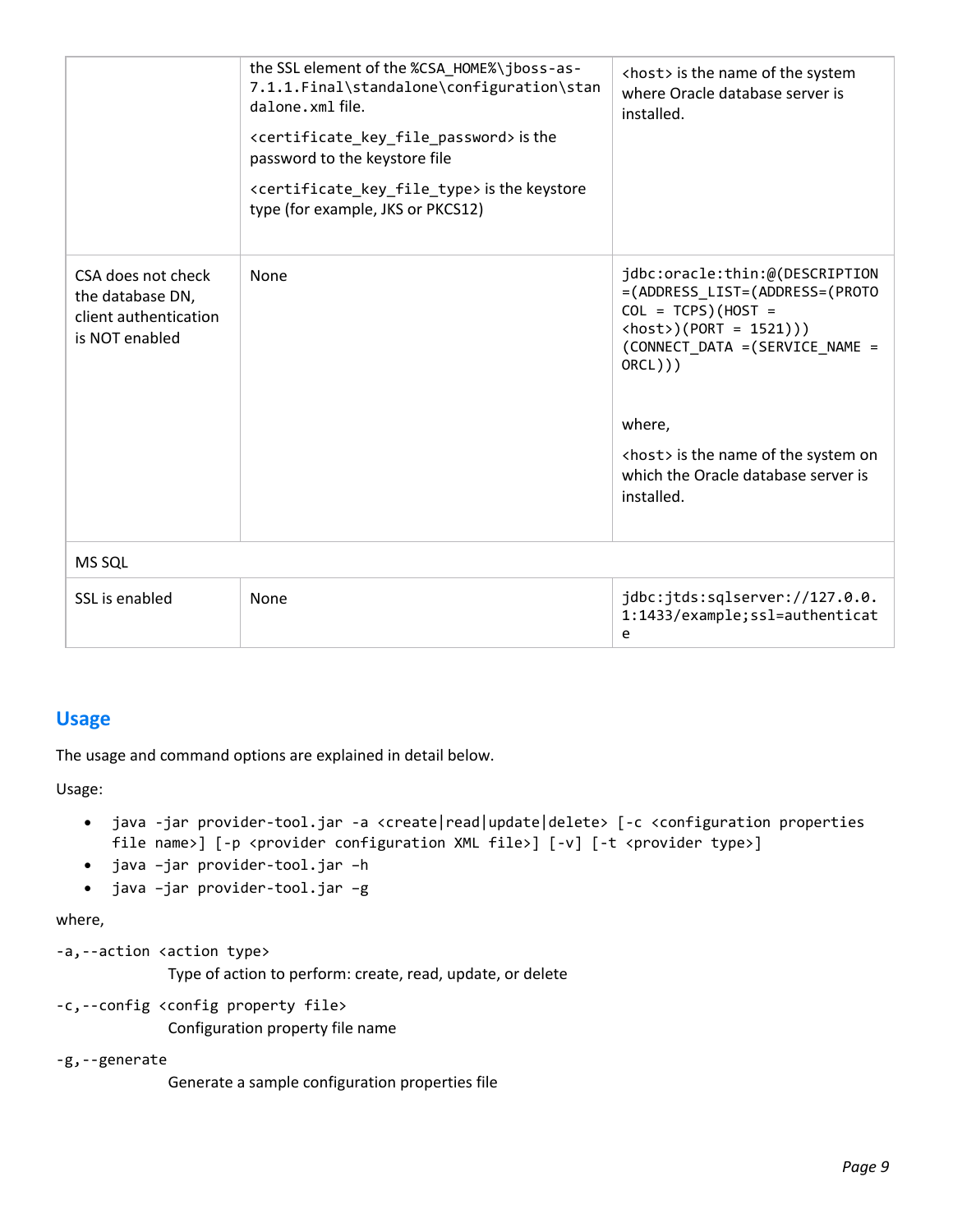| -h,--help                                                                                                           |
|---------------------------------------------------------------------------------------------------------------------|
| Display the usage information                                                                                       |
| -p,--provider <provider file="" info="" xml=""></provider>                                                          |
| Provider info XML file                                                                                              |
| -t,--type <provider type=""></provider>                                                                             |
| Provider type to be used for read operations: <amazon_ec2, chef,="" hp_cloudos,<="" hp_dma,="" td=""></amazon_ec2,> |
| HP HELION PUBLIC CLOUD, HP ICSP, HP MOE, HP NETWORK AUTOMATION, HP ONEVIEW, HP SA, HP SITESCOPE,                    |
| HP UCMDB, OPENSTACK, PUPPET, VMWARE VCENTER>                                                                        |
| -v,--validate                                                                                                       |

Validate the Service Access Point information

## *Table 4. Command line options*

| <b>Option and description</b>                                        | <b>Sub-options</b>                                           | <b>Sub-option description</b>                                                                                                                                                                                                                                              |  |
|----------------------------------------------------------------------|--------------------------------------------------------------|----------------------------------------------------------------------------------------------------------------------------------------------------------------------------------------------------------------------------------------------------------------------------|--|
| -h, --help                                                           |                                                              |                                                                                                                                                                                                                                                                            |  |
| Displays syntax and usage<br>information                             | None                                                         |                                                                                                                                                                                                                                                                            |  |
| -g, --generate                                                       |                                                              |                                                                                                                                                                                                                                                                            |  |
| Generates sample<br>config.properties and<br>provider.xml files.     | None                                                         |                                                                                                                                                                                                                                                                            |  |
| -a, --action <action type=""></action>                               |                                                              |                                                                                                                                                                                                                                                                            |  |
| Used to create, read,<br>update or delete the<br>provider.           | -c, --config <configuration file=""></configuration>         | Optional; configuration property file.<br>Use this option if you need to use any other<br>filename than the default (config.properties).                                                                                                                                   |  |
| <action type=""> can be<br/>read   create   update   delete</action> | -p, --provider <provider input<br="">XML file&gt;</provider> | Optional; provider input file.<br>Use this option if you need to use any other<br>filename than the default (provider.xml).<br>Use with create, update, and delete actions.                                                                                                |  |
|                                                                      | -t, --type <provider type=""></provider>                     | This option is only supported for Read action.<br>Valid provider types: AMAZON EC2, CHEF,<br>HP_DMA, HP_CLOUDOS,<br>HP_HELION_PUBLIC_CLOUD, HP_ICSP, HP_MOE,<br>HP_NETWORK_AUTOMATION, HP_ONEVIEW,<br>HP_SA, HP_SITESCOPE, HP_UCMDB, OPENSTACK,<br>PUPPET, VMWARE VCENTER. |  |
|                                                                      | -v, --validate                                               | Optional; validate provider organization access<br>point information.<br>Use with create and update actions.                                                                                                                                                               |  |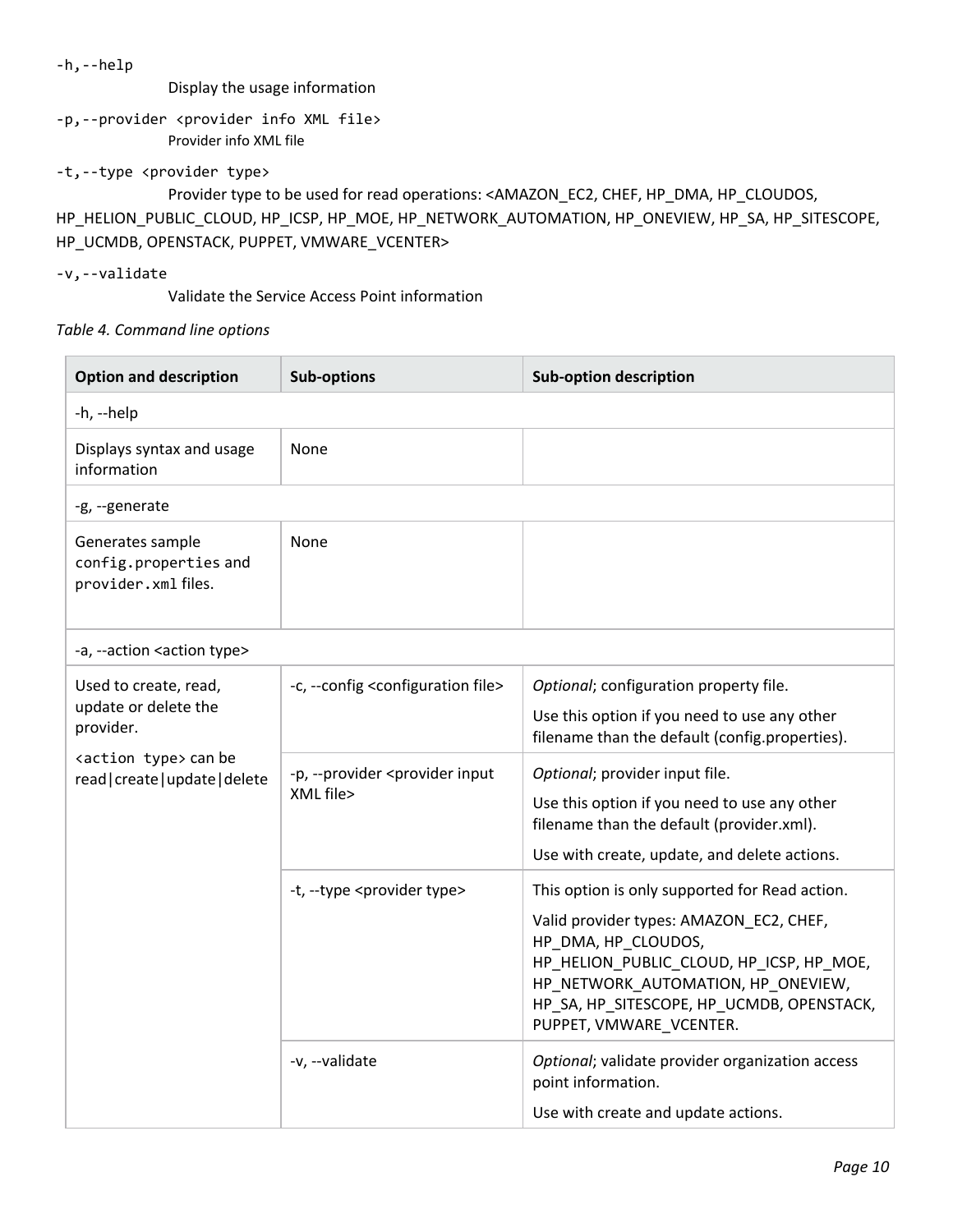### <span id="page-10-0"></span>**Examples**

Run the following command: To display the Provider Configuration Tool usage/help java -jar provider-tool.jar -h To generate a sample config.properties/provider.xml file java -jar provider-tool.jar -g To get the provider information for Helion OpenStack® provider type (HP\_CLOUDOS) java -jar provider-tool.jar --action read -t HP\_CLOUDOS To create a provider using the provider information in the Provider.xml file java -jar provider-tool.jar -a create -p Provider.xml To validate the service access point url and update providers using the default files (config.properties and provider.xml) java -jar provider-tool.jar -a update -v To delete providers using custom files (my\_config.property and my\_providers.xml) java –jar provider-tool.jar –action delete -c my\_config.property -p my\_providers.xml

## <span id="page-10-1"></span>**Known Issues**

**Problem**: When using the provider tool, it is possible to delete required properties from a previously created OpenStack provider. This deletion can cause a blue screen to appear in the Marketplace Portal when selecting a service offering that is based on an OpenStack design. This blue screen will only occur when the service offering has been associated to a catalog containing one or more environments, one of which contains this provider.

**Cause**: The provider tool first deletes all properties on a provider and then creates new ones based on the properties that are specified in the provider info XML file. OpenStack providers store certain required configuration information in hidden properties, and if those properties are not included when the provider tool is run, the provider will no longer be usable by CSA, and the blue screen in the Marketplace Portal will occur.

For an OpenStack provider, these hidden properties are domain, keystoneConfigurationID, project, and useDomainScopedTokenForTransportUser. All but the project property are required and can produce the blue screen in the Marketplace Portal if the property is not defined on an OpenStack provider.

**Workaround**: When running the provider tool to update an existing OpenStack provider, first perform a read operation to retrieve all properties on the provider, then run an update that does not delete the required properties.

**Important**: When running the provider tool for OpenStack providers, the domain, keystoneConfigurationID, project, and useDomainScopedTokenForTransportUser will become visible in the Properties tab for the provider. The properties should not be visible; however, the provider will continue to function and the blue screen error in the Marketplace Portal will not occur.